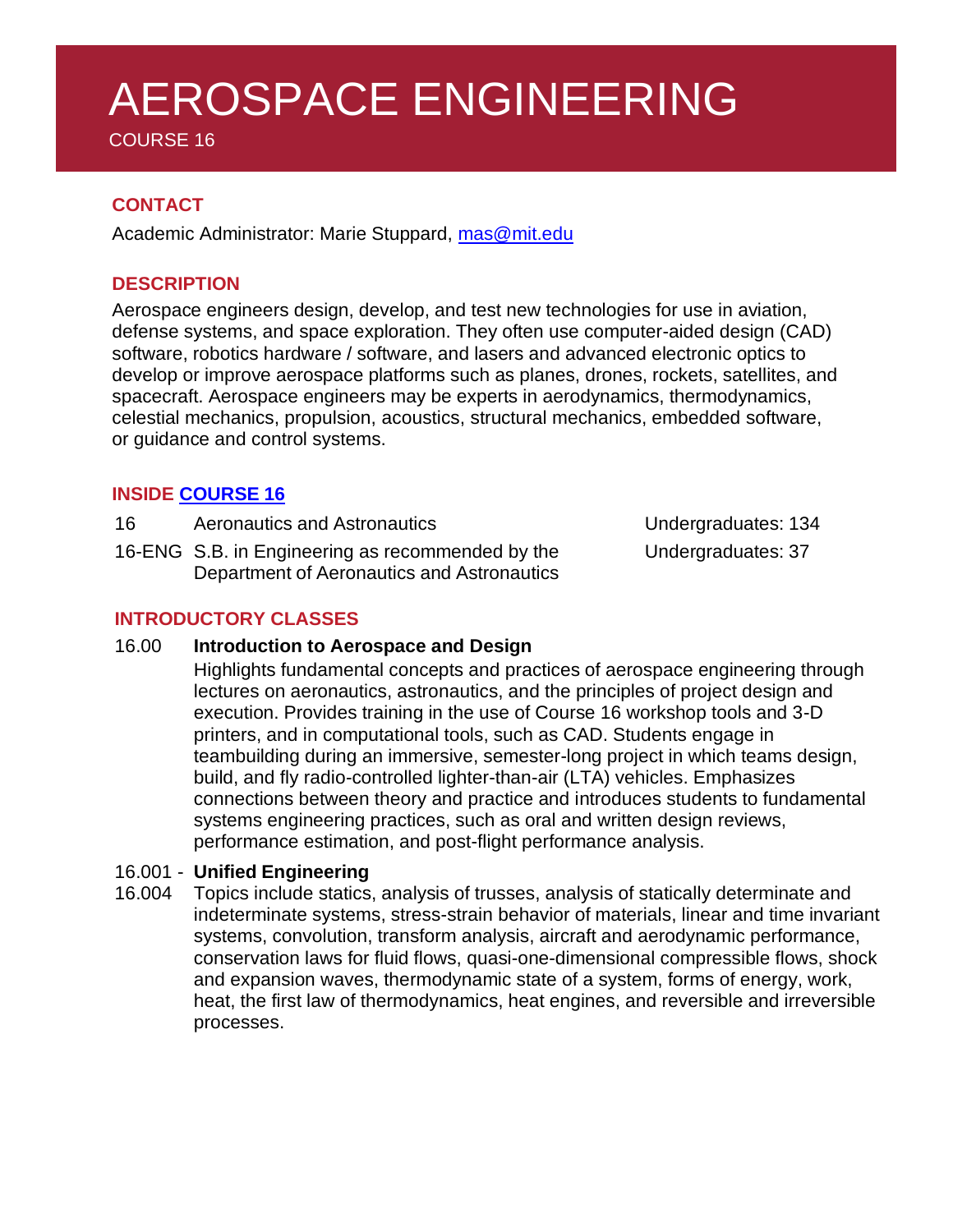## 16.83 - **Space Systems Engineering, Space Systems Development**

16.831 Students design a complete space system, including systems analysis, trajectory analysis, entry dynamics, propulsion and power systems, structural design, avionics, thermal and environmental control, and human factors. Students participate in teams responsible for an integrated vehicle design. In 16.831, students build a space system, focusing on refinement of sub-system designs and fabrication of full-scale prototypes, which are integrated into a vehicle. Sub-system performance is verified experimentally, and compared to physical models and design goals.

#### 16.100 - **Aerodynamics**

Extends fluid mechanic concepts from Unified Engineering to aerodynamic performance of wings and bodies in sub/supersonic regimes. Addresses themes such as subsonic potential flows, including source/vortex panel methods; viscous flows and boundary layer theory; aerodynamics of airfoils and wings; and supersonic and hypersonic airfoil theory.

# **COURSE [16-FRIENDLY](https://aeroastro.mit.edu/research/) UROP AREAS**

Comp Sci and AI Lab (CSAI) Lab for Info & Decision Systems (LIDS) Environmental Solutions Init. (ESI) Kavli Institute (MKI) Institute for Soldier Nanotech (ISN)

# **STUDENT GROUPS**

American Institute of Aeronautics and Astronautics (AIAA) Design-Build-Fly Rocket Team

# **SKILLS**

Problem-solving and analytical abilities Generating or adapting equipment and technology Interpret and write technical documentation Time and project management

# **POSSIBLE FUTURE POSITIONS**

- **Payload specialist:** Accompany equipment onboard spacecrafts to ensure proper installation and functionality.
- **Systems engineer:** Analyze mission and design requirements and coordinate high level stages of a project. Systems engineers are responsible for integrating different subsystems into the overall system.
- **Design engineer:** Takes the concept or working model of a product to create a design that meets the customer's requirements, industry standards, and can be manufactured economically.

## **CAREER INDUSTRY EXAMPLES**

| Aerospace and defense   | Computer hardware | Electric |
|-------------------------|-------------------|----------|
| Chemicals and materials | Consulting        | Military |

Electrical engineering